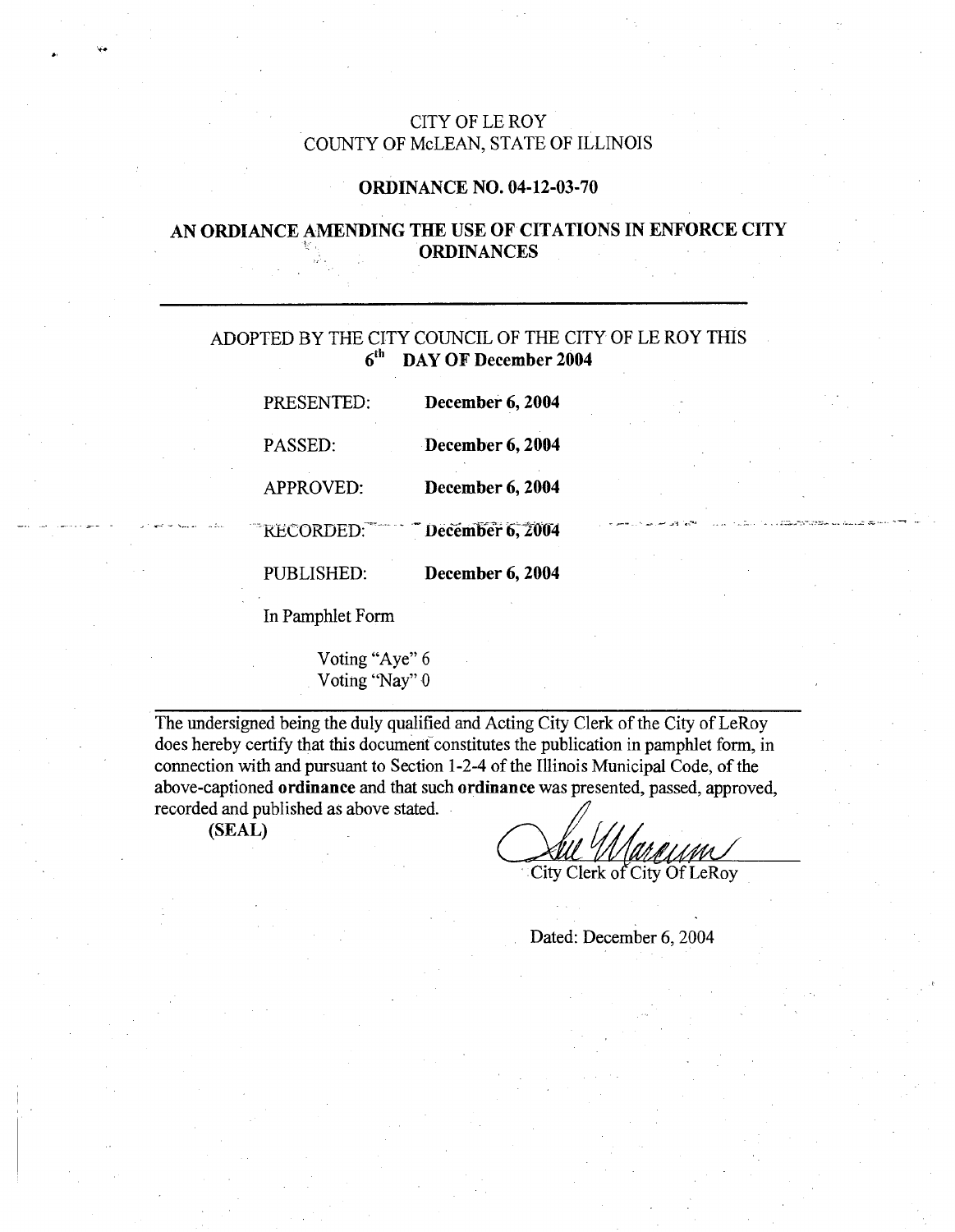#### ORDINANCE NO. 04-12-03-70

## AN ORDINANCE AMENDING THE USE OF CITATIONS IN ENFORCE CITY ORDINANCES

BE IT ORDAINED: By the City Council, City of Le Roy, McLean county, Illinois as follows:

Section 1: Le Roy City Code, 1-4-3. shall be and it is hereby amended by revising the text of subsection A and the portion of subsection B preceding the listing of offenses to read as follows:

#### 1-4-3 SETTLEMENT OF CERTAIN ORDINANCE VIOLATION CHARGES

- A. Citation Procedures: The police chief and all police officers under the direction of the police chief (the police chief and such police officers being referred to from time to time as the city police department) may issue citations for violations of section of this code hereinafter specified. The citation form will inform the alleged violator of the opportunity to settle the violation by paying the amount specified herein. Settlement payment may be made in person at the Le Roy City Hall, Monday through Friday, nine o'clock (9:00) A.M. to five o'clock (5:00) P.M., or by mail after the issuance of each such citation. If an alleged violator has not settled such charges as. specified herein, a complaint of an ordinance violation for each charge on the citation will be filed in the Circuit Court of McLean County by one or more legal representatives of the city in accordance with this code and the policies of the city concerning prosecution of ordinance violations. The penalty for each such violation shall be as provided in 1-4-1 of this code.
- B. Resolving Citation Charges: To settle charges in this manner; each alleged violator must make payment in person or by mail in the amount(s) shown on the citation to the City of Le Roy within 15 calendar days of the date the citation was issued. Payment may be made in person by cash, money order, or check, by mail; it may be made by money order or check. Making a settlement payment as provided in this section shall operate as a release of the city, its employees and agents, form any and all claims of any variety associated with the violation or the events surrounding the issuance of the citation against the person. The information associated with the case may be used in administrative or judicial litigation against other parties. Violations which may be charged and the penalties for the same, all of which may be resolved in the manner previously set forth herein, are as follows: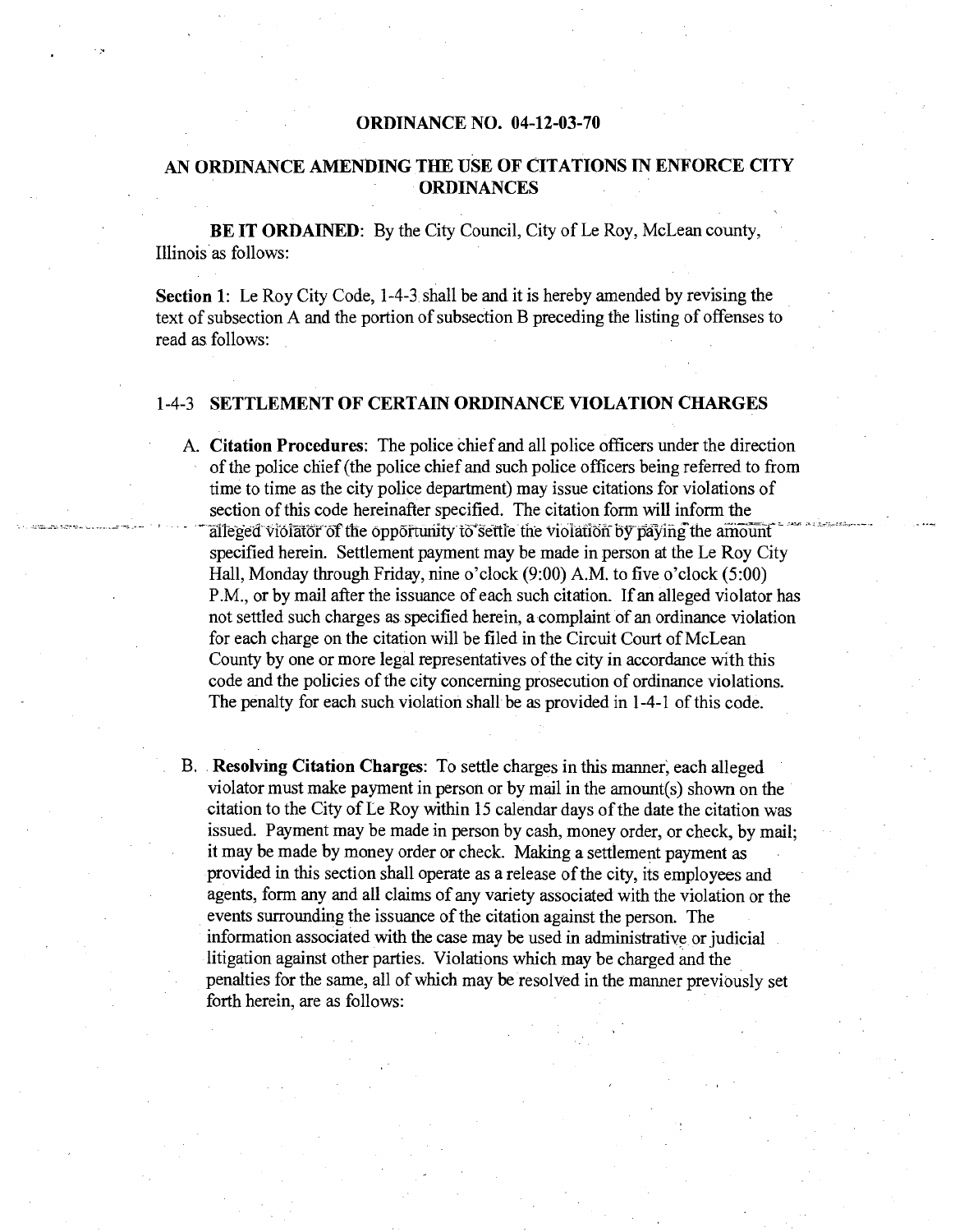PASSED by the City Council of the City of Le Roy, Illinois, upon the motion

made by John Haney, and seconded by Butch Cook, by roll call vote on the 6th day of

December 2004 as follows:

Aldermen elected 8 Aldermen Present 6

Voting Aye:

George Cook Jr., Theresa O'Hare, John Haney, Jerry Henson, Dawn Thompson, T. A. Whitsitt

لعقوقمصة والارتباع الأنبية الحيا

Voting Nay: None

Absent: Dave McClelland and Gary Koerner

Abstain. None

Other: None

and deposited and filed in the office of the City Clerk-in said municipality on the 6th day of December 2004.

Sue Marcum, City Clerk of the City of Le Roy Mc Lean County, Illinois

APPROVED BY the Mayor of the City of Le Roy, Illinois, this  $6<sup>th</sup>$  day of December, 2005.

Robert Rice, Mayor of the City of Le Roy, Mc Lean County, Illinois

 $ATTEST'/SELL$ 

Sue Marcum, City Clerk of the City of Le Roy Mc Lean County, Illinois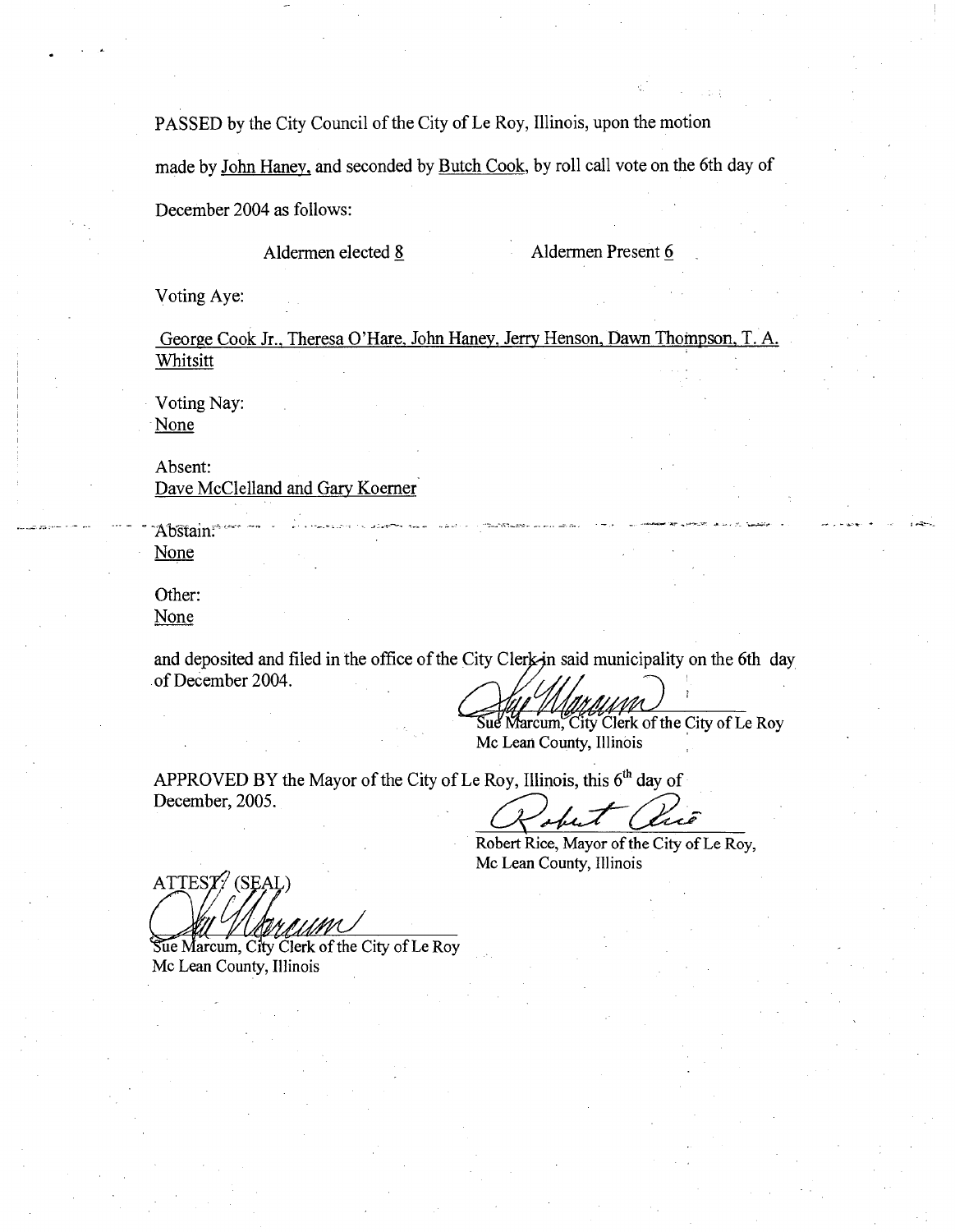## STATE OF ILLINOIS )  $)$  SS: COUNTY OF MCLEAN

I, Sue Marcum, do hereby certify that I am the duly qualified and acting City Clerk of the City of Le Roy, McLean County, Illinois, and as such City Clerk that I am the keeper of the records and files of the Mayor and the City Council of said City.

I do further certify that the foregoing is a true, correct and complete copy of an ordinance entitled:

## AN ORDINANCE AMENDING THE USE OF CITATIONS IN ENFORCE CITY ORDINANCES

I do further certify said *ordinance* was adopted by the City Council of the City of Le Roy at a regular meeting on the 6"' Day of December 2004, and prior to the making of this certificate the said ordinance was on file with the permanent records of said City where it now appears and remains as a permanent record of said ordinance in the record books.

Dated this 6th day of December 2004

(SEAL) City Clerk